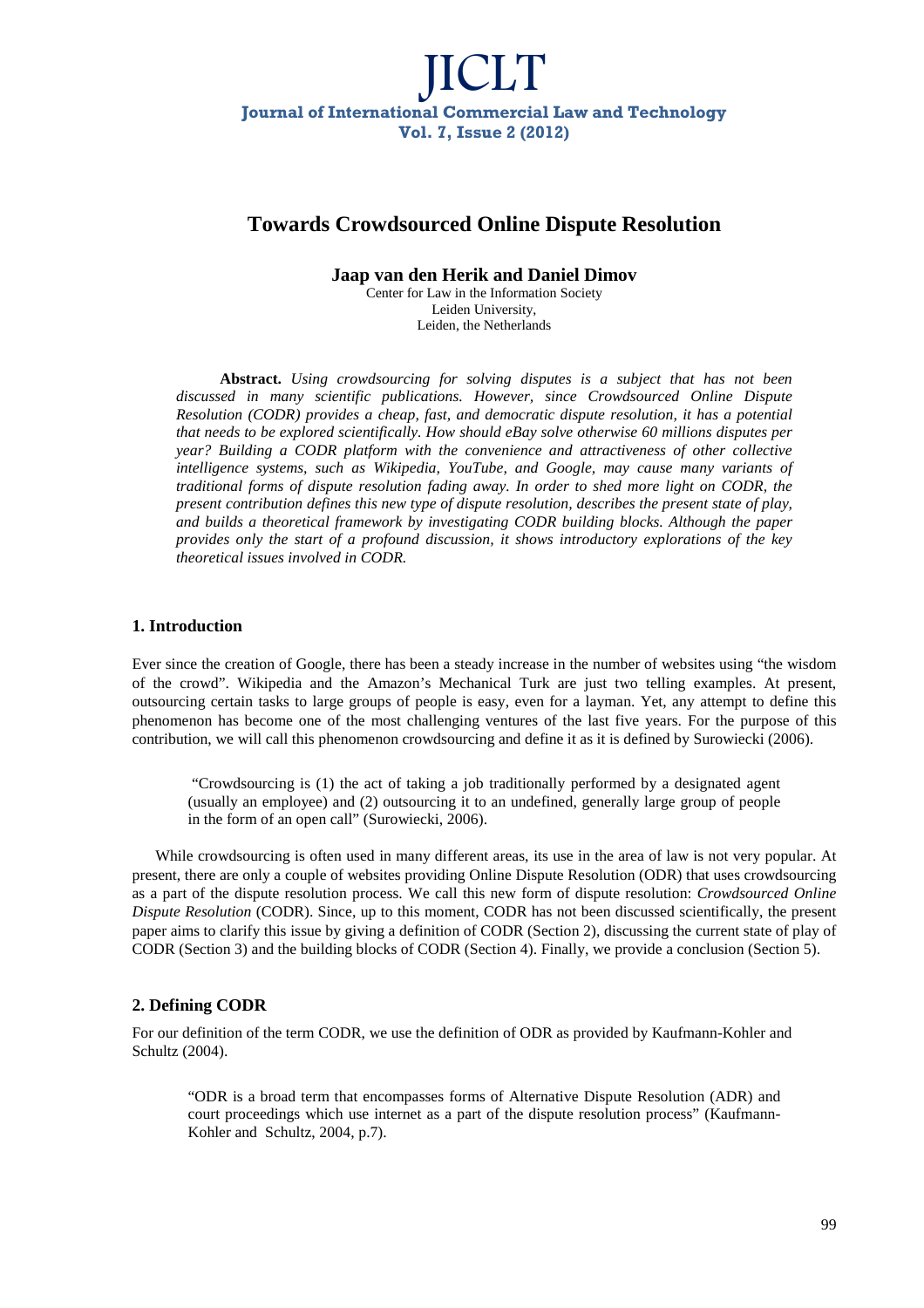On the basis of this definition, we provide the following definition of CODR.

CODR is a term that encompasses some forms of ADR and court proceedings using internet and crowdsourcing as parts of the dispute resolution process.

To clarify CODR more precisely, we need also to delineate the crowd that participates in CODR. We define it as follows.

The crowd is a (generally large) group of people who participates in the dispute resolution process through an open call.

 Here, some clarifications need to be made on the term "open call". In our view, two requirements must be met to classify a call as "open". The first requirement is that everyone from the online community where the call is published should be entitled to participate in CODR if she meets certain conditions.<sup>1</sup> For instance, a condition can be that only users of a website who have been registered for a certain time can participate in CODR, as it is the case at the eBay's Community Review Forum (http://www.ebaycourt.com). A second condition can be that only the first n members of the crowd (e.g.,  $n = 30$ ) can participate in CODR.<sup>2</sup>

The second requirement for classification of a call as "open" is that it should be published or made available in such a way that every member of the online community where the open call is published should be able to find information about it.

### **3. State of Play of CODR**

At present, there are only a few CODR procedures.<sup>3</sup> On the basis of their functions, we classify them into three types: (1) online opinion polls, (2) online mock trials, (3) CODR procedures rendering decisions that are enforced by private authorities. It should be noted that, since online mock trials do not constitute a real dispute resolution, their classification as a form of CODR is questionable. However, since the process used by online mock trials has some features in common with the dispute resolution process we will fictively accept that they are a *sui generis* form of CODR. Two common features between the mock trials and dispute resolution process are: (1) a case submission which consists of facts from the perspectives of each party and (2) the publication of a verdict by a jury. The classification of the mock trials as a form of CODR is also supported by the fact that mock trials are sometimes used as an ADR tool, in which parties that are not inclined to negotiate may see how the merits of their respective cases stand when argued in front of neutral evaluators. Below, we will discuss the three types of CODR procedures in subsections 3.1 to 3.3.

#### *3.1 Online Opinion Polls*

l

Typical examples of online opinion polls are iCourthouse (www.icourthouse.com), SideTaker (www.sidetaker.com), AllRise (www.allrise.com),People'sCourtRaw(www.peoplescourtraw.com),Truveli (www.truveli.org). Such CODR procedures (1) give a party who feels subject to injustice an opportunity to express her feelings and ask for the support from the society, (2) allow the parties to post their disputes

<sup>&</sup>lt;sup>1</sup> The members of the crowd can participate in CODR as jurors, arbitrators, mediators, and facilitators of negotiations For brevity, we use 'she' or 'her' where 'she or he' and 'his or her' are meant.

<sup>&</sup>lt;sup>2</sup> It should be noted that CODR can also exists without requiring the crowd to meet any conditions to participate in the procedure.<br><sup>3</sup> See for ex

See, for example, iCourthouse (www.icourthouse.com), SideTaker (www.sidetaker.com), AllRise (www.allrise.com), eBay's Community Review Forum (ECRF), (http://www.ebaycourt.com).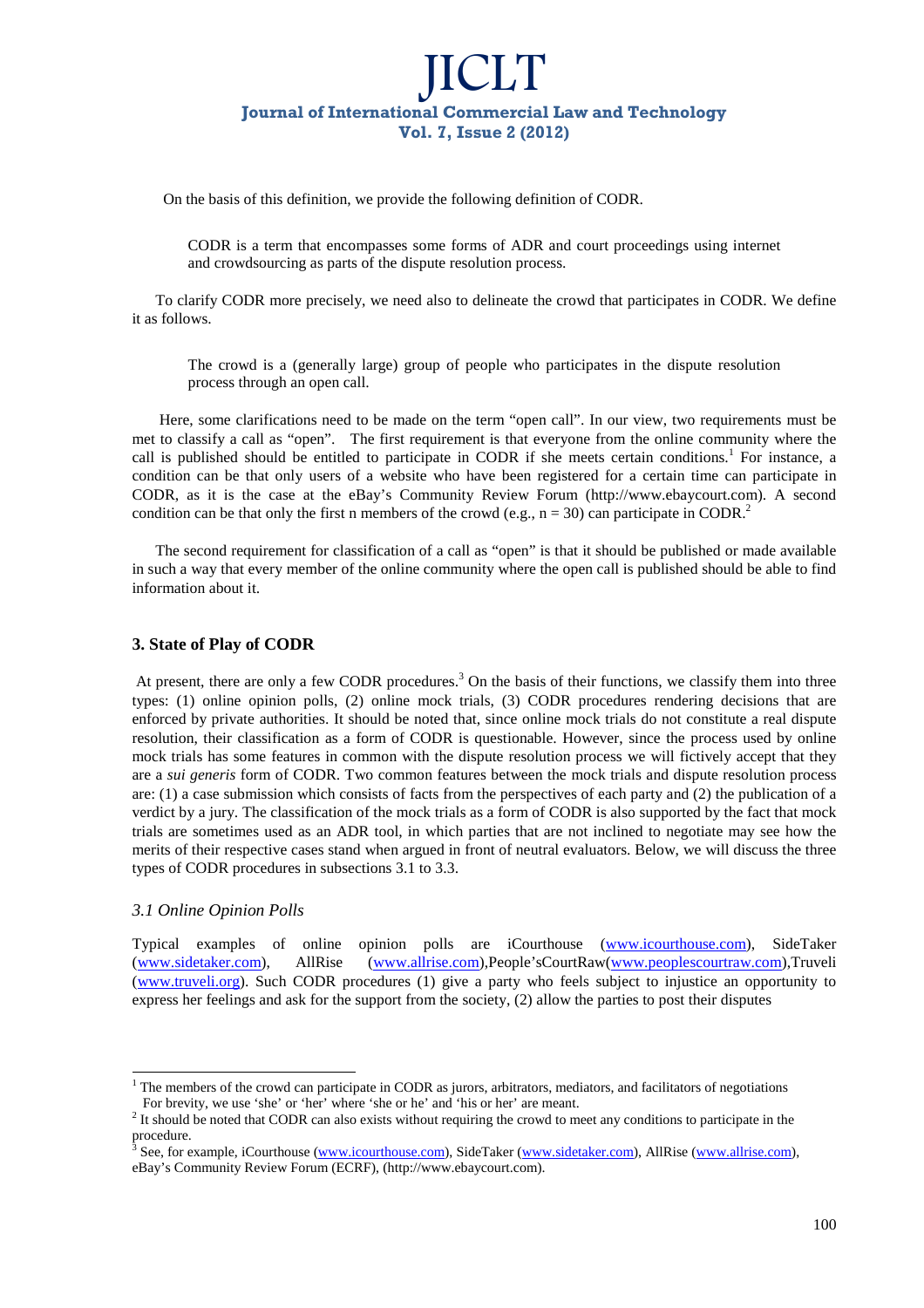anonymously, (3) provide a commonsense judgment, (4) do not require legalistic language, (5) and offer convenient and non-cost procedures (Marder, 2006, pp. 242 – 244). However, the procedures are often full with trivial and silly claims, and allow a single person to register multiple times which makes such polls not representative. Also, the jurors are often introduced to the case by viewing the responses of the other jurors which lead to informational and reputational cybercascades (Marder, 2006, pp.  $245 - 247$ ). In an informational cybercascade, there is a point where people cease relying on their personal opinions. Instead, they decide on the basis of the signals conveyed by others. Consequently, the behavior of the first few people produces similar behavior from a large number of followers. In a reputational cybercascade, people neglect their personal opinions and go along with the crowd in order to maintain the good opinion of others (Sunstein, 2009, pp. 83- 86).

## *3.2 Online Mock Trials*

Typical examples of websites offering online mock trials are eJury (www.ejury.com) and VirtualJury (www.virtualjury.com). CODR procedures functioning as online mock trials are used by lawyers who have to handle actual cases. Since the jurors in the online mock trials undergo a screening process ensuring unbiased and impartial opinions, the outcomes of such procedures are much more representative than the outcomes of the online opinion polls. That is why they are used to provide important feedback to the lawyers and serve as diagnostic tools (Marder, 2006, pp.  $249 - 251$ ). Also, it should be noted that such procedures are quick and inexpensive.

### *3.3 CODR rendering decisions enforced by private authorities*

The code of cyberspace (the set of protocols, the set of rules, implemented or codified in the software of cyberspace that determine how people interact, or exist, in this space) provides a perfect regulation because it does not allow deviation from the structures established by this architecture (Lessig, 1998). The code is as important as the law in defining and defeating the liberties of the Internet. Therefore, decisions enforced through the code will have a binding force alternative to the enforcement power of the state. In this regard, the first well known dispute resolution procedure of which the decisions are enforced through the code by a private authority is the Uniform Domain Name Dispute Resolution Policy (UDRP). The enforcement of the decisions rendered by UDRP panels is performed by cancelation, transfer or other changes to domain name registrations. Later on, taking into account the example of UDRP, eBay launched the eBay's Community Review Forum (ECRF), a website offering a CODR procedure of which the decisions are enforced by a private authority (eBay). The ECRF can be regarded as a groundbreaking step in the development of CODR. The futuristic idea that a dispute can be effectively solved at no cost by a large group of people located in many different countries in 30 minutes after submitting the claim has become reality. At present, ECRF allows eBay members to appeal only against negative feedback they have received on eBay. The final decision of the jury is enforced by an eBay Customer Service Representative, who, if appropriate, removes the feedback.

## **4. Building blocks of CODR**

CODR is a collective intelligence system. On the basis of a study by Malone and Dellarocas (Malone and Dellarocas, 2009), four building blocks are distinguished in almost every collective intelligence system. We adopt the idea that CODR is also built on four building blocks: (1) staffing, (2) incentives, (3) goal, (4) structure/process. In the context of CODR, these building blocks can be defined as: (1) the crowd, (2) incentives motivating the crowd to participate in CODR, (3) types of disputes which can be solved through CODR, and (4) the CODR procedure. We will discuss these four building blocks in the next subsections.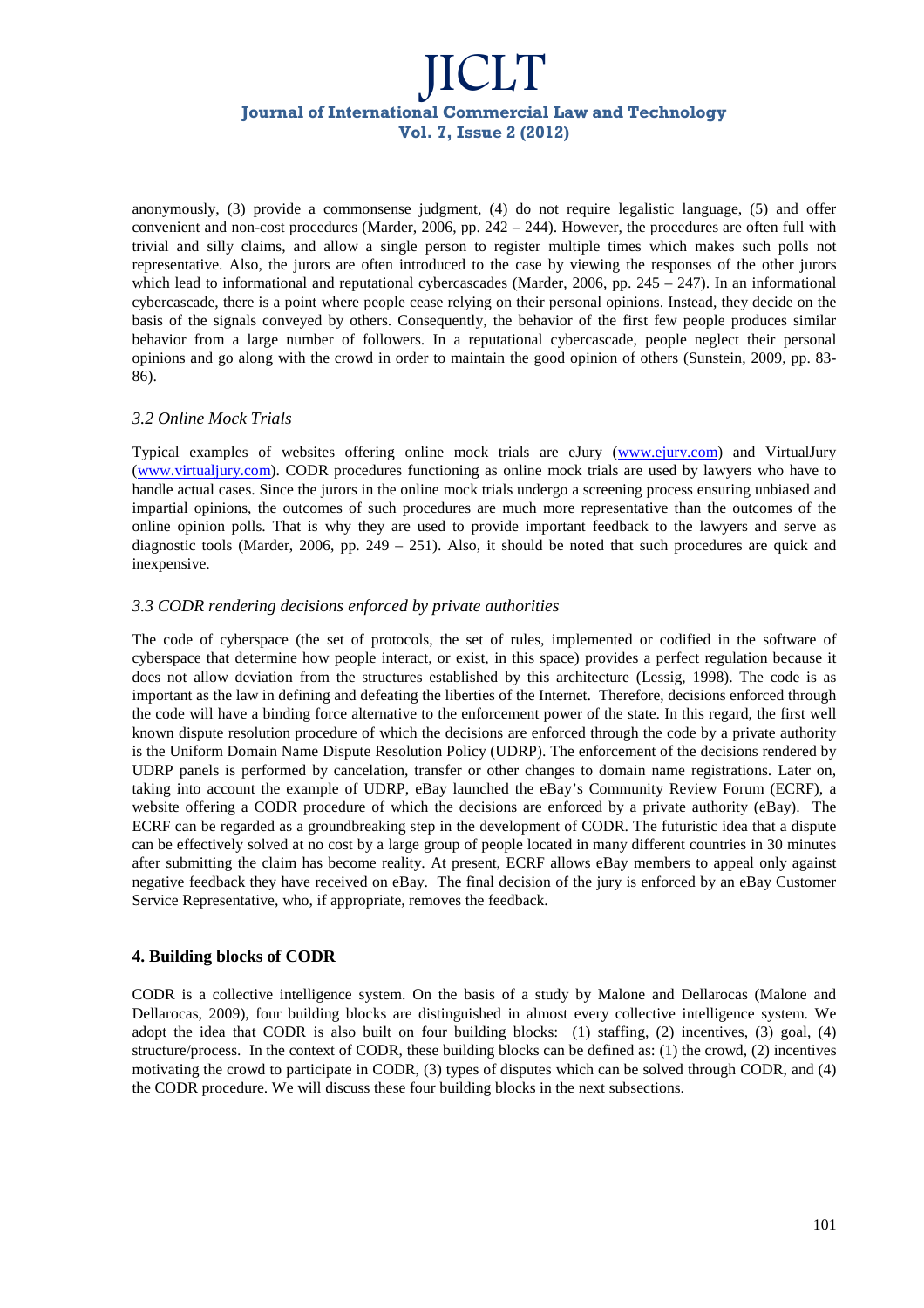#### *4.1 The crowd*

As mentioned above, the crowd is a generally large group of people participating in the dispute resolution process through an open call. However, in order to clarify the term crowd, two questions need to be answered: (1) should the crowd be viewed as a single entity or as a sum of independent individuals and (2) in order to settle disputes adequately, should the crowd be diverse (in nationality, geographical location, education, age, etc.)?

As to the first question, we have to find a criterion for differentiating between a collective decision and an aggregation of decisions. In this regard, a definition of a "collective decision" provided by Tideman can be helpful. He states the following.

"A collective decision occurs when members of a collectivity make individual decisions that they would not make if the other members of the collectivity were not making related decisions. A collective decision thus entails coordination of intentions" (Tideman, 2006, p.5).

 Since a collective decision entails coordination of intentions, it is present if there is communication amongst the members of the crowd with regard to the dispute. Obviously, communications amongst the members of the crowd allow coordination of intentions. So, if the members of the crowd are able to communicate with each other, the crowd should be regarded as a single entity and *vice versa*.

With regard to the second question, there are some empirical studies indicating the advantages of decisions taken by diverse groups. We recall three such empirical studies:

First, an empirical study conducted by Sommers (2006, pp. 497-612) establishes that a group's racial composition affects its decision making through multiple processes. Through the simulation of a real trial, including a jury-eligible sample, voir dire, video trial presentation, jury instructions, and deliberations, Sommers identifies specific advantages of racial heterogenity for group decision making and demonstrates the influence of race-relevant jury selection questions on subsequent trial judgments.

Second, an empirical study conducted by Page (2008) led to the creation of a theoretical framework to explain why groups often outperform experts. On the basis of several experiments, Page formulated the Diversity Trumps Ability Theorem. He stated that given four conditions, "a randomly selected collection of problem solvers outperforms a collection of the best individual problem solvers" (2008, p. 162). The four conditions are: (1) the problem has to be hard, (2) the people have to be smart, (3) the people have to be diverse, (4) the group size has to be bigger than a handful and chosen from a larger population. Page's theorem is based on the observation that people of high ability are a homogenous group. Most of them have been trained in the same institutions, and they tend to possess similar perspectives and apply similar problem solving techniques. According to Page, the theorem is not a mere metaphor or cute empirical anecdote that may or not be true ten years from now. He stated that it is a logical truth (Page, 2008, p. 162).

Third, in 2007, the logic of the Diversity Trumps Ability Theorem was anticipated and demonstrated by Lakhani and Jeppesen (2007). They investigated how the scientific problems at Innocentive (http://www.innocentive.com), an "open innovation" company that takes research and development problems in a broad range of scientific domains, were solved. They looked at 166 scientific problems that had stymied the R&D labs at 26 separate firms. The results were contrary to decades of conventional wisdom in science, because the people that were least expected to solve a problem were exactly the ones who most likely were able to solve it.

#### *4.2 Incentives*

Below, we distinguish five types of incentives that can motivate the crowd to participate in CODR.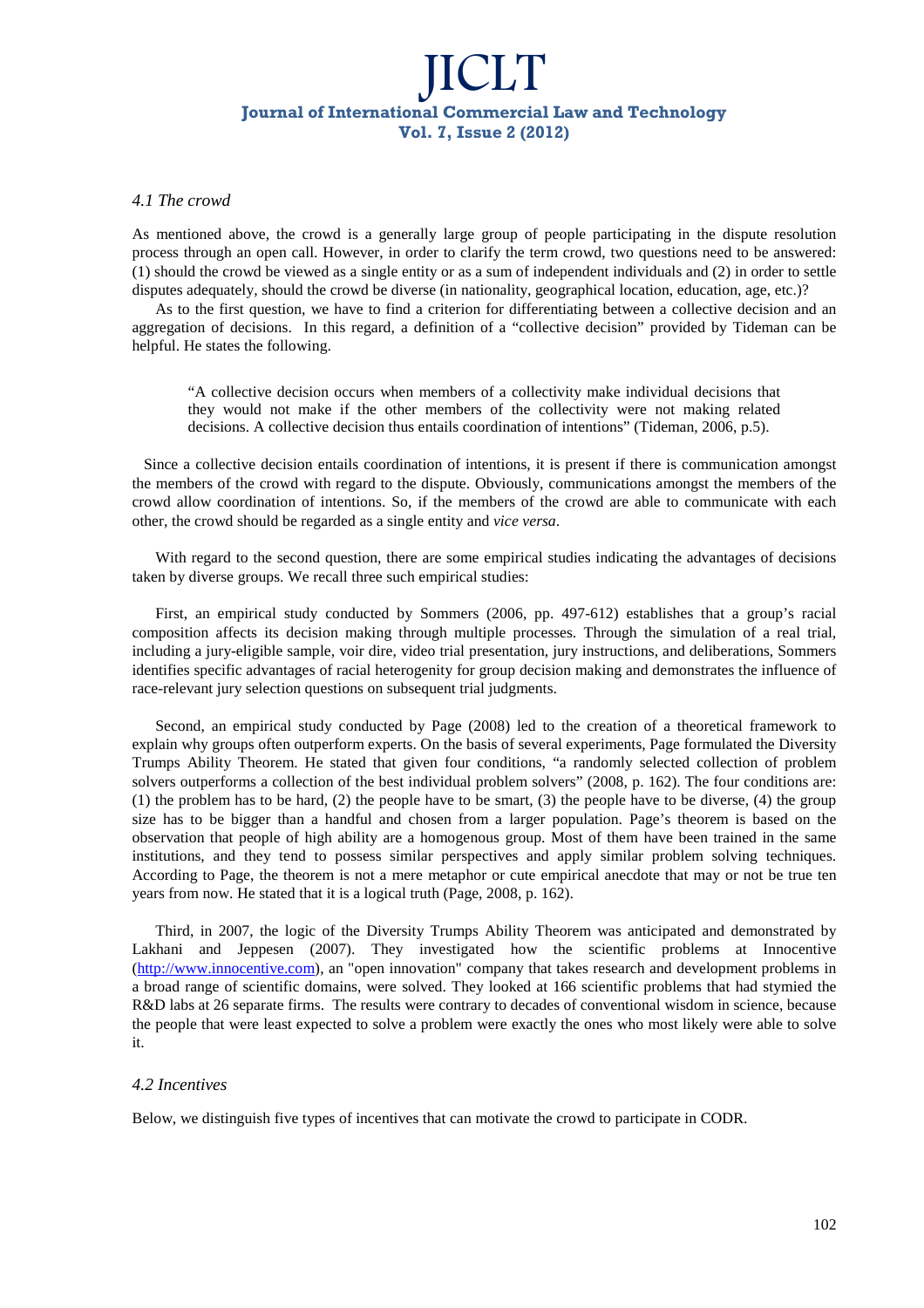The first incentive is the sense of service to the community. For instance, Rule and Nagarajan (2010) established that, in spite of the eBay's initial concerns that there would not be many applicants to be jurors in the ECRF, they received more than sufficient applications to support their case volume. eBay planned certain initiatives to be provided to jurors as an award for their work, but no incentive playouts were needed because the jurors were willing to participate out of their sense of service to the community.

The second incentive is the financial remuneration. According to a study by Ipeirotis (2008), thirty-four percent of the crowdsourced workers in the Amazon Mechanical Turk listed in the survey that they participate for "Pocket Change / Extra Cash" as a motivation and forty-nine percent listed "Income Purposes". So, it can be seen that a large part of the turkers are motivated by the financial profit. In this regard, it should be noted that the wages of the crowdsourced workers are typically quite low (Felstiner, 2010, p. 24). At present, there are no CODR providers that offer remuneration for participating in a crowd. However, offering remuneration to the members of the crowd is theoretically possible. Legally, this can be done by providing that the members of the crowd have the status of independent contractors.

The third incentive is the credit which the author will receive as a result of her contribution to the community. If the decisions of the cases are published in the online communities together with the name of the people that have decided the cases, the incentive will be similar to the incentive of the contributors in Wikipedia and the incentive system observed in the scientific community. Publishing of CODR decisions will simultaneously promote the consistency between the decisions. However, it should be noted that the traditional notion of the arbitration proceedings is that the arbitral awards and proceedings are confidential. The same notion is valid for mediation. It should be noted, however, that while the notion of confidentiality is valid for the legally binding arbitration, there are no obstacles to publish the decisions rendered by procedures using nonbinding arbitration. Publishing such decisions will guarantee the information equality of the parties, allows scrutiny as quality assurance and will allow the law develop rationally and consistently (Hörnle, 2009, pp. 144- 149). A typical example of a non-binding arbitration procedure of which the decisions are published is UDRP. It should be noted that the UDRP decisions are not only published but also classified in an informal overview issued in 2005.<sup>4</sup> The important role of this overview for promoting consistency among UDRP decisions can be seen from several cases rendered by UDRP panelists.<sup>5</sup>

The fourth incentive for participating in CODR is the interest in the knowledge on the dispute resolution process which the members of the crowd will gain if they participate in CODR. Later, the members of the crowd may wish to complain or respond to a claim in the same CODR platform.

The fifth incentive for participating in CODR could be the entertainment which CODR can provide. For instance, according to the abovementioned study by Ipeirotis (2008), twenty-one percent of the crowdsourced workers in the Mechanical Turk listed as their choice "to kill time" and forty-two percent listed "Entertainment".

### *4.3 Types of disputes which can be solved through CODR*

We distinguish two main types of disputes which can be solved through CODR. First, CODR procedures can be designed to solve *offline* disputes, such as civil disputes, family disputes, and personal relationship disputes. Typical examples of CODR resolving offline disputes are CODR procedures functioning as online opinion polls. Second, CODR can be designed to solve *online* disputes. In particular, it is rather suitable for solving (1) e-

l <sup>4</sup> WIPO Overview of WIPO Panel Views on Selected UDRP Questions (23 March 2005), available at http://www.wipo.int/amc/en/domains/search/overview/index.html .

<sup>5</sup> *Fresh Intellectual properties, Inc v 800Network.com, Inc*, WIPO Case D2005-0061 (21 March 2005); *Wellquest International, Inc v Nicholas Clark*, WIPO Case No D2005-0552 (19 July 2005); *Alain-Martin Pierret v Sierra Technology Group, LLC, eeParts, Inc v E E All Parts Corp* NAF Case No FA481753 (14 July 2005); *Stevland Morris v Unofficial Fan Club,* NAF Case No FA453986 (22 June 2005);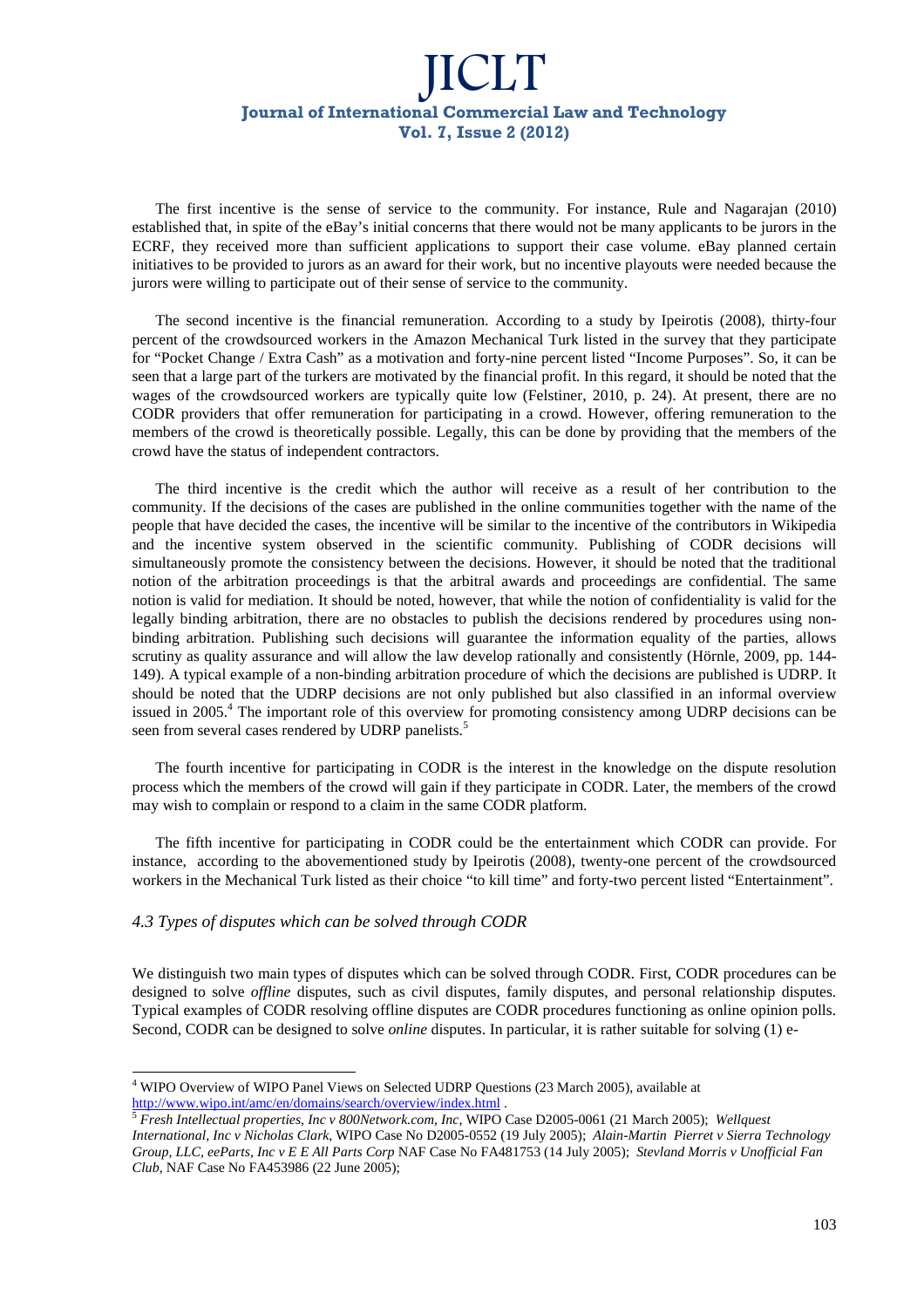commerce disputes, (2) disputes in global online job marketplaces, (3) social networks, and (4) virtual worlds. Below we discuss all four of them.

- (1) CODR is suitable for solving e-commerce disputes arising from transactions in online auctions, such as eBay or Amazon because, when such an auction needs to solve 60 million disputes per year, as it is the case of eBay, dispute resolution providers that work by providing dispute resolution through an appointed third neutral party cannot handle the amount of the disputes (Rule and Nagarajan, 2010, p.5).
- (2) CODR can be used in the global job marketplaces using crowdsourcing, such as Amazon's Mechanical Turk platform (www.mturk.com), oDesk (www.odesk.com), Elance (www.elance.com), Freelancer (http://www.freelancer.com), that allow businesses to hire remote workers. In these websites, disputes may arise on whether or not the contractor was working on the appropriate contract, whether the quality of her work is on the required level, and whether she was paid for it.
- (3) Other places well suited for using CODR are the social sites as Facebook and MySpace (Schmitz, 2010, p.230). In these places, disputes concerning insults can be resolved by CODR.
- (4) Because CODR does not require a presence of professional judges, arbitrators or mediators, it can be used in the virtual worlds, such as *Second Life* (www.secondlife.com), *There* (www.there.com), and *Active Worlds (*www.activeworlds.com), which are populated by millions of "residents". Since, in such worlds, there could be a huge amount of disputes concerning relationship matters, intellectual property rights, and even virtual property, CODR seems to be an appropriate type of dispute resolution process because only the members of the virtual worlds are often familiar with some virtual interactions and transactions (Fairfield, 2008, pp. 429-433; Schmitz, 2010, pp. 230-232).

## *4.4 The CODR procedure*

To clarify the CODR procedure, we will first answer the question who is the designer of a CODR procedure (4.4.1). Then, on the basis of six criteria we distinguish 14 types of CODR procedures (4.4.2). Subsequently, we will examine the four stages that are typical for every CODR procedure, namely, filling the complaint, notifying the respondent, reaching a decision, enforcement of the decision (4.4.3).

## *4.4.1 The designer of the CODR procedure*

While ODR procedures are typically designed by an ODR provider, CODR procedures can be designed from the members of the online communities where CODR is used. This will underline their function as a form of direct democracy in the online communities. As Rainey (2009) points out, the more input and diversity in the development process, the less any one person or small group's perspective will dominate the application's functionality.

## *4.4.2 Types of CODR procedures*

We use six criteria to distinguish 14 types of CODR procedures. These 14 procedures are numbered from 1 to 14.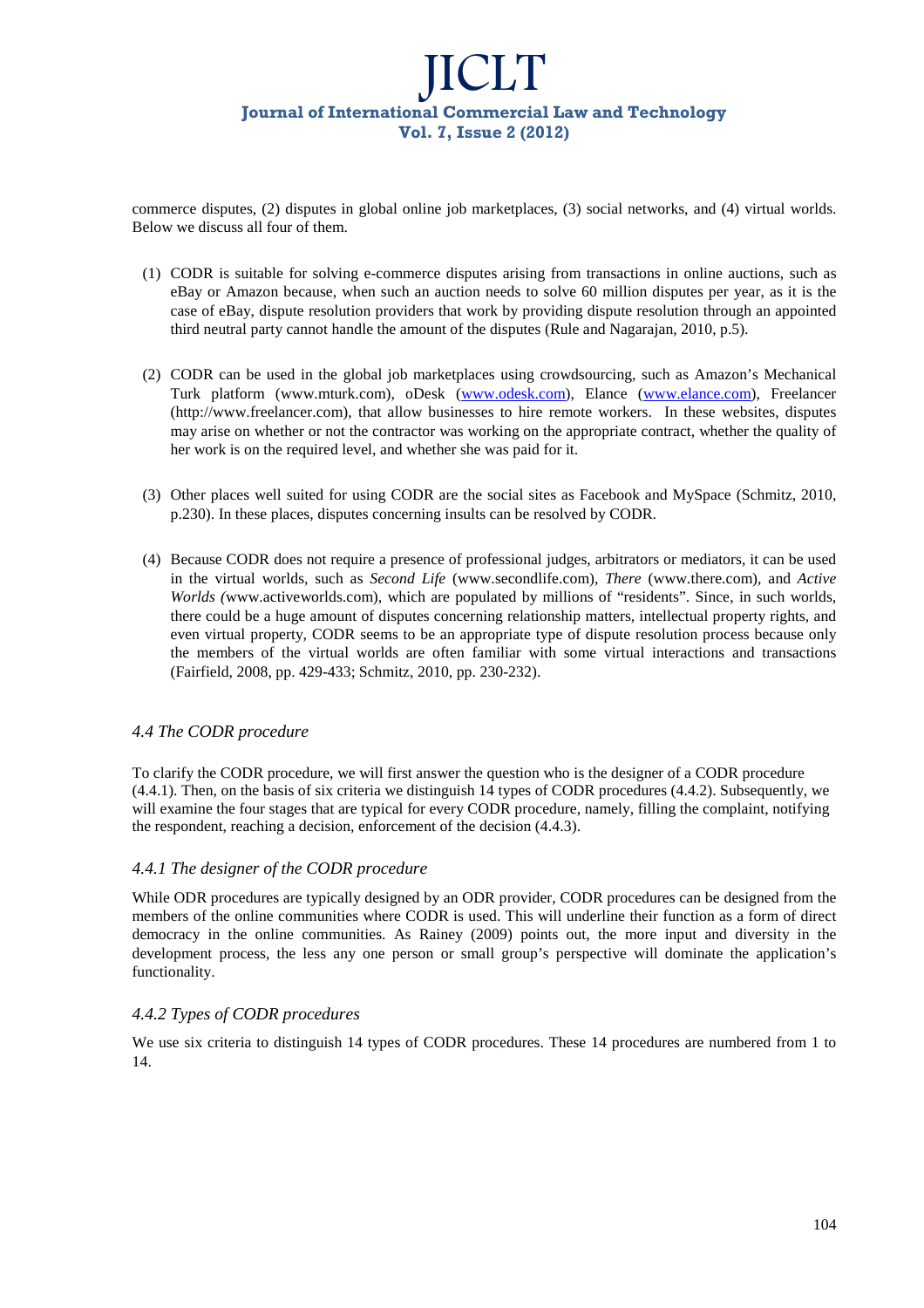## *Criterion 1: Mechanism used for solving disputes*

With regard to the mechanism used for solving disputes, four types of CODR can be distinguished, namely, CODR solving disputes through litigation, arbitration, mediation, and negotiation.

(1) CODR solving disputes through litigation

At present, there are no pure forms of CODR that solve disputes through litigation, but there are proposals for replacing the traditional juries in the civil procedures by cyber juries, which would be a form of CODR (Marder, 2005). However, it should be noted that the existence of cyber juries does not lead automatically to qualifying the procedure as a CODR. Yet, if they are chosen by the local community or an even broader community through an open call, it is an indicator for the existence of a CODR procedure.

(2) CODR solving disputes through arbitration

Up to this moment, CODR is used to solve disputes only through a non-binding form of arbitration. ECRF offers such a non-binding form of arbitration. This form of CODR never produces a legally binding award.

(3) CODR solving disputes through mediation

At present, there is no CODR that uses mediation as a mechanism for solving disputes, but such forms can be created in the future. For instance, the crowd in a CODR procedure solving disputes through mediation can be a group of people having knowledge and experience allowing them to perform functions of mediators. Here, we refer to our explanation of closed CODR mentioned below.

(4) CODR solving disputes through negotiation

The reason a person negotiates with someone else is to produce better results than would occur otherwise. Consequently, knowing The Best Alternative To a Negotiated Agreement (BATNA) is an important step for the success of negotiation (Lodder and Zeleznikow, 2010, pp.41-43). In this regard, a CODR procedure can be designed in such a way that it will allow the crowd to give its opinion on the BATNA. The crowd's opinion may remove any unrealistic optimistic expectations with regard to other mechanisms of dispute resolution, such as arbitration and litigation. As a result, the negotiation proceedings offered by such a CODR procedure can be more successful than the negotiation proceedings offered by an ODR procedure.

## *Criterion 2: Conditions that the crowd should satisfy in order to participate in CODR*

 On the basis of the conditions which participants in CODR should satisfy to participate in CODR, we distinguish: (5) open CODR and (6) closed CODR.

(1) Open CODR

In the open CODR, everyone can participate in the process of solving disputes. The three websites SideTaker, AllRise, and iCourthouse can be regarded as providing open CODR procedures because they allow everyone to become a juror. In fact, all of the present open CODR procedures are simply online opinion polls which are not attached to certain online communities, but function as autonomous dispute resolution platforms. It should be noted, however, that, in the future, open CODR can lead to transforming unregulated communities into self-regulated communities.

(2) Closed CODR

In a closed CODR, disputes are solved only from a group of people that satisfies certain requirements. The reason for adding certain requirements to the participation in a CODR procedure is to gather a crowd that has sufficient knowledge for solving certain disputes. From Plato's days to the present, knowledge has been a personal accomplishment, but, nowadays, there is a gradual change leading to the idea that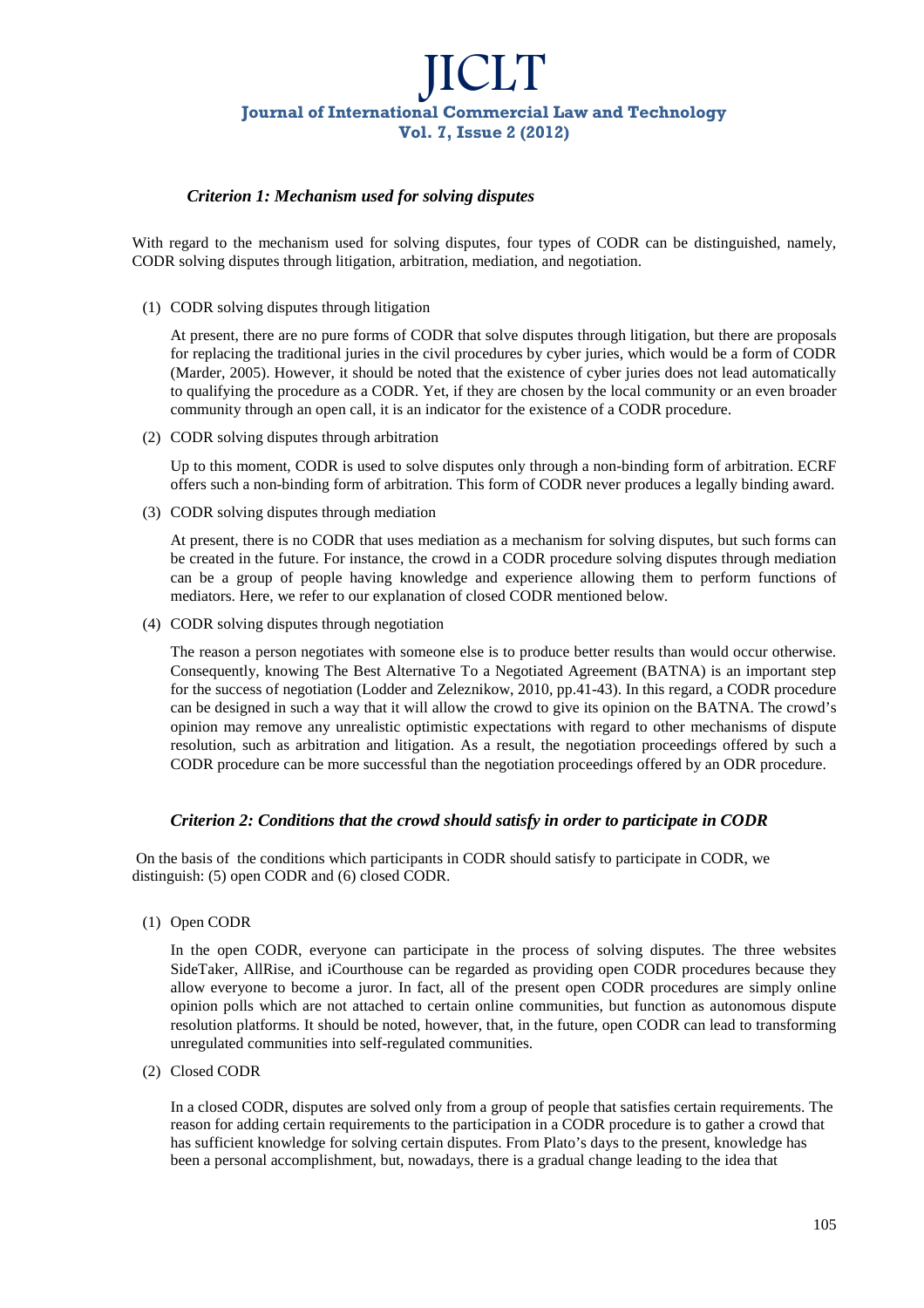knowledge is also a commodity, which can be bought, sold, managed, invested in, leveraged, and deployed (cf. O'Hara, 2002, p.64).

What a closed CODR procedure tries to achieve is, by adding specific requirements for participating as a crowd in the dispute resolution process, to solve disputes by more effectively managing, leveraging, buying, selling, and deploying the knowledge of the internet society, which allows solving disputes only by competent members of the crowd. This idea completely crashes the old idea that CODR is a procedure in which disputes are solved only by laypersons.

In contrast, a closed CODR procedure allows solving disputes by highly educated persons. Indeed, the parties may use a traditional dispute resolution process, including ODR, and chose a third neutral party having specific knowledge that is required for solving the particular dispute. However, at least in our opinion, a closed CODR will better manage and leverage knowledge than the traditional dispute resolution procedures. This is because a closed CODR procedure may automatically examine a huge amount of data concerning different persons in order to find the right members of the crowd. Moreover, it can provide a decision that is made from a diverse group of people that is specially gathered for the particular dispute.

A typical example of a closed CODR procedure is the ECRF that requires only people having certain experience in eBay to participate as a crowd in the dispute resolution process. Yet, it should be noted that a closed CODR procedure can be used not only in open communities, such as eBay, but also in private communities, such as Covisint, founded in 2000, which amalgamated together the systems of GM, Daimler Chrysler, and Ford. Each of these companies brought together their individual e-business initiates which led to the formation of a single global business-to-business supplier community. By January 2003, this community had over 77 000 members spread over more than 2600 companies (Plant, 2004, p. 59).

### *Criterion 3: The number of members of the crowd: fixed or not fixed*

With regard to the number of crowd members, a CODR procedure can be (7) a CODR procedure in which the number of crowd members is fixed and (8) a CODR procedure in which the number of crowd members is not fixed.

(1) CODR procedure with a fixed number of crowd members

This kind of CODR can provide a fast resolution of disputes because the result can be reached within minutes or hours. For instance, in the ECRF, the group that directly takes the decision is composed of 7 jurors. If the first 4 people vote in favor of one of the parties, the case will be closed and a decision rendered.

(2) CODR procedure with a not fixed number of crowd members

This kind of CODR allows every member of the crowd that is entitled to participate in the dispute resolution process to participate within a certain period of time. After the time has elapsed, a decision is rendered. However, in the case that a CODR procedure uses voting, a problem can arise if an equal amount of members vote for both parties. In this case, the dispute has not been resolved. An eventual solution to this problem is to create a second tour, but it will slow down the process of dispute resolution.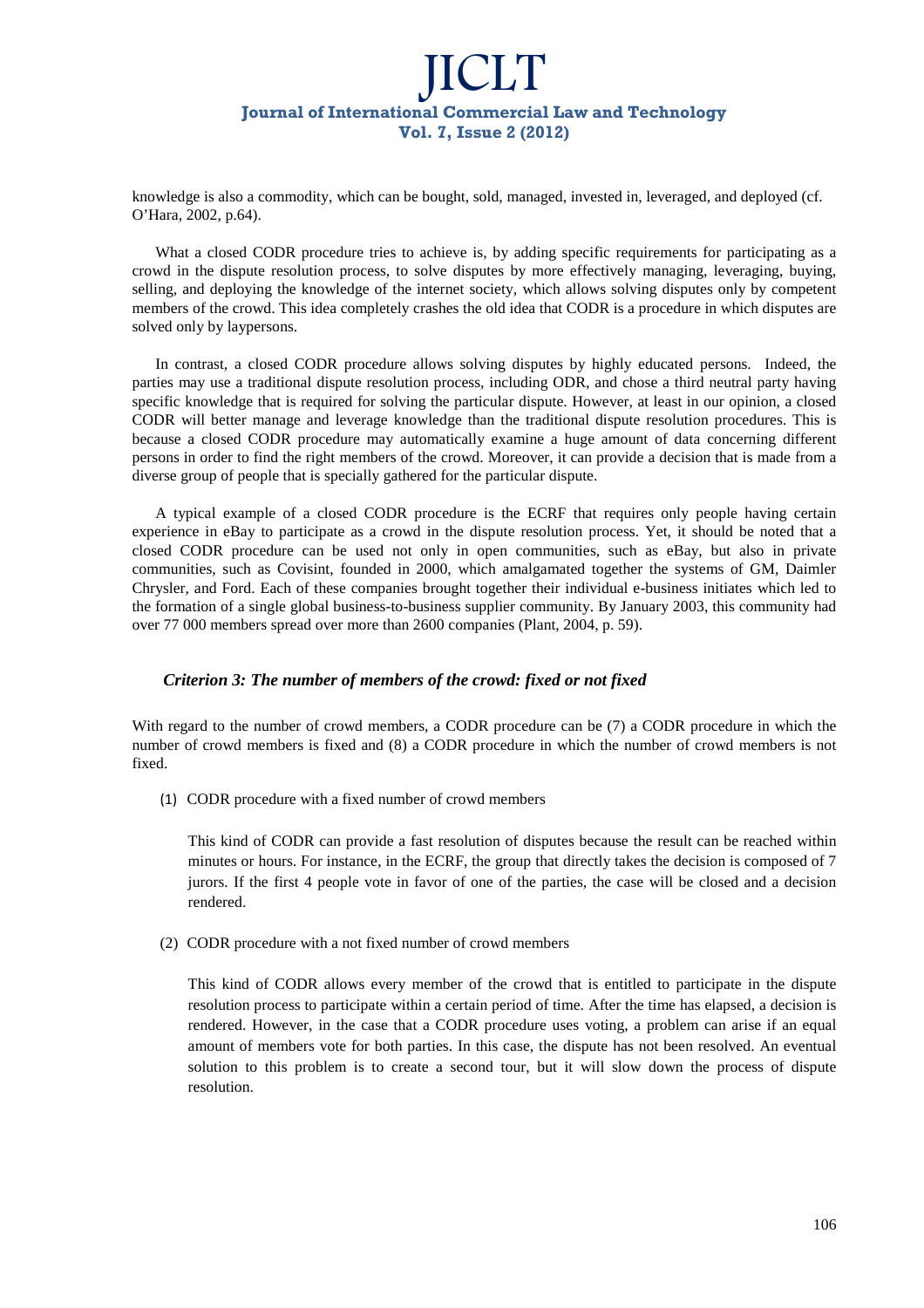### *Criterion 4: Composition of a third neutral party in the process of dispute resolution*

#### (3) ) Mixed CODR

The third neutral party in a CODR procedure could be composed of a combination between appointed professional arbitrators, judges, or mediators and jurors from the crowd. For instance, the third neutral party in the process can be composed of 3 appointed arbitrators and 30 cyber jurors chosen by an open call. The appointed judges, arbitrators, or mediators can instruct the juries on the law before they begin their deliberations, answer questions that the jury might have during its deliberations, and suggest to the online jurors that they should take the vote on the basis of "evidence-driven deliberations" (Marder, 2006, p. 266). The appointed neutrals can also ensure that the jury will not conduct its deliberations free from professional observation. Moreover, they can avoid formation of coalitions. A mixed CODR would exist, for example, if the traditional juries are replaced by cyber juries who are chosen by a local community through an open call.

(4) Pure CODR

A pure CODR procedure is a procedure in which the third neutral party is composed from a crowd only.

### *Criterion 5: Use of deliberations between the members of the crowd*

(5) CODR allowing deliberations between the members of the crowd

According to Surowiecki (2005, p. xix) groups benefit from members talking to and learning from each other, but too much communication, he states, can make the group as a whole less intelligent. The reason for this is group polarization, which means that, after deliberation, people are likely to move toward a more extreme point in the direction to which the group's members were originally inclined (Sunstein, 2009, p.60). An effect of the group polarization is the decrease of the diversity of opinions in the group which leads to a decision that, as mentioned above, has some disadvantages compared to a decision taken by a group having diverse opinions (Sunstein, 2009, p.62). It should also be noted that, according to an experiment, polarization is highly likely to occur in an extreme level when group membership is made salient and people have a high degree of anonymity (Sunstein, 2009, p. 70).

(6) CODR not allowing deliberations

At present, all of the existing CODR procedures do not allow the members of the crowd to deliberate.

### *Criterion 6: The number of members of the crowd*

(7) CODR in which the crowd is a small group of people

A CODR procedure in which the crowd is a small group of people allows easily communication between its members. Deliberations can straightforwardly be conducted in a group of 5 to 7 people. However, small groups cannot offer a large variety of opinions.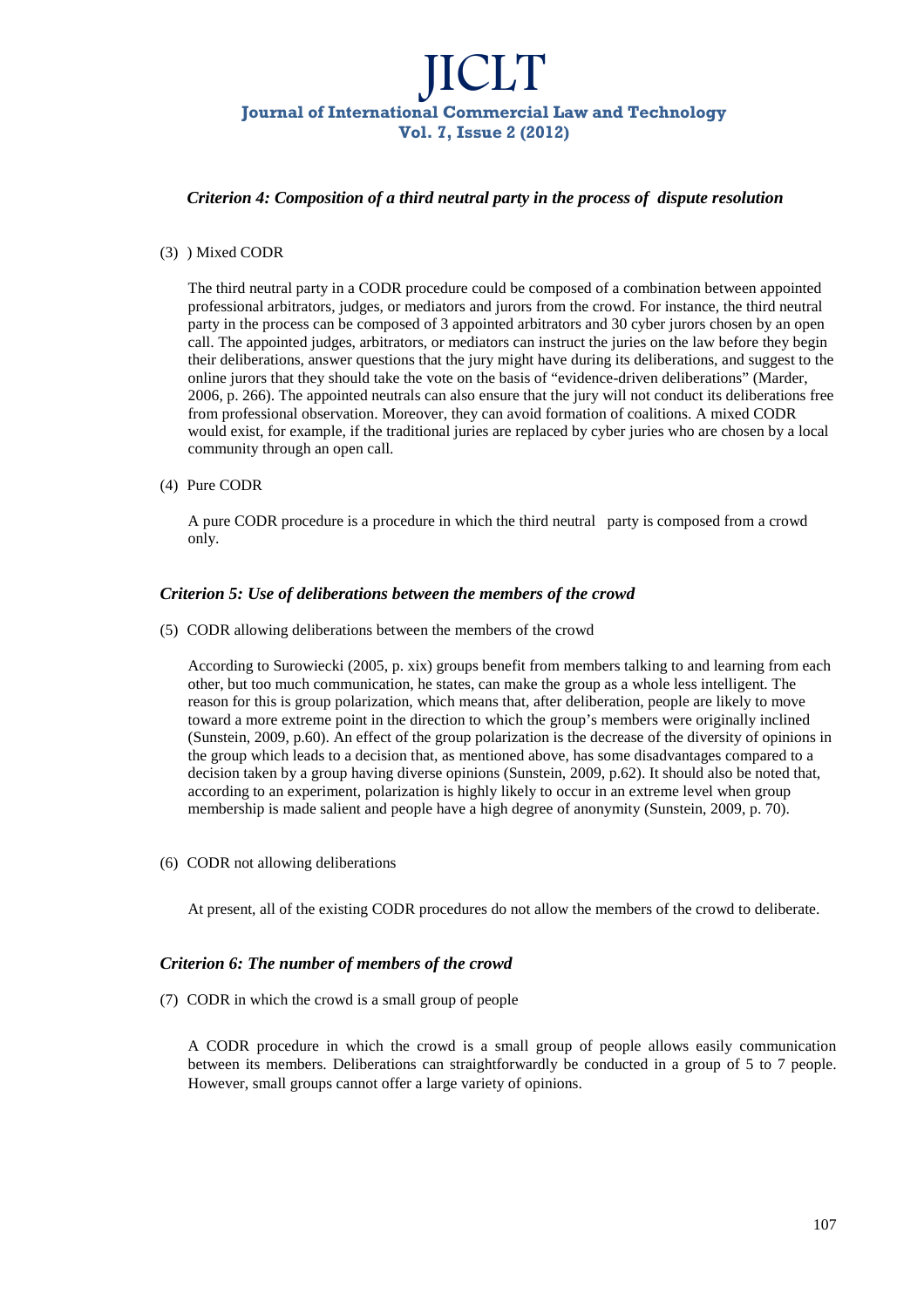#### (8) CODR in which the crowd is a large group of people

The main advantage of large groups is the diversity of opinions (or solutions) that their members offer. However, these groups are often difficult to manage (Surowiecki, 2005, p. xix). Also, the members of the crowd in a large group may have difficulties communicating with each other in "real" time. Indeed, from the chess game *Kasparov versus the World*, it can be seen that a discussion concerning a certain future decision is possible even amongst 50,000 people. In this game, which was played in 1999 over the Internet, Garry Kasparov, playing the white pieces, met the World Team which took its decisions, after a consultation in an online forum, on the basis of a plurality vote (Nalimov, Wirth, Haworth, 1999; Fadul, 2008, p. 99). A similar "consultation" can be conducted in a closed CODR procedure. However, such a "consultation" cannot be regarded as a form of deliberations, because the latter are conducted in a private environment and in "real" time. While a CODR procedure can restrict the access to such a forum to people that are not mediators/adjudicators, conducting "real" time deliberations between the members of a large group of people seems difficult.

#### *4.4.3 Stages of CODR procedure*

A CODR procedure consists normally of four stages, namely, (1) filling a complaint, (2) notifying the respondent, (3) reaching a decision/ recommendation/agreement, and (4) enforcing the decision/agreement.

 The first stage of a CODR procedure is the filling of a complaint. It should be said that if the crowd participates in a CODR procedure as a third neutral party the complaint should not only be convenient for filling out, but easy to understand by the crowd. Otherwise, there is a risk that the decision will be taken irrationally by the crowd. Also, since disputants or members of the crowd may have difficulties understanding the complaint, there should be someone who is able to clarify the complaint to them. In a CODR procedure, this can be done either by appointed experts who will contact disputants and members of the crowd or by using another body built on the crowdsourcing principle. Since, using appointed experts will make the procedure expensive and slow, a good way for clarifying the complaint to the disputants and the crowd is by using another body built on the crowdsourcing principle. However, since the group of people participating in such body can also have difficulties understanding the complaint, it should be composed only from people having a legal or another background ensuring a good understanding of the complaint.

The second stage of a CODR procedure is notifying the respondent. But who should inform the respondent? They are two variants  $- (1)$  another body using crowdsourcing or  $(2)$  a CODR platform that is designed in such a way that automatically sends a notification to the respondent's email/profile provided by claimant. The first variant is not used in any of the current CODR platforms. Another body using crowdsourcing will be able to search for contact information of the respondent if it is not provided by the claimant or if provided contact information is not accurate. However, if the members of the crowd that solve a particular dispute have access to the contact information of the claimant, this will threat their impartiality, because they will be able to contact the claimant outside the CODR platform. As regards the second variant for notifying the respondent, it is used in all of the present CODR procedures.

The third stage of a CODR procedure is reaching decision/recommendation/agreement. Here, two clarifications need to be made. First, assuming that the crowd has the function of a mediator or adjudicator it should be clarified how it will lead the CODR process. Second, it should be clarified how the crowd will reach decision / recommendation or how it would help the parties to reach an agreement.

 As for the first clarification, at present, all of the open CODR procedures, allow every member of the crowd to ask questions to the parties. However, if a crowd is composed from many people and allows everyone to ask questions, the procedure will be extremely slow and cumbersome. Imagine that every member of a crowd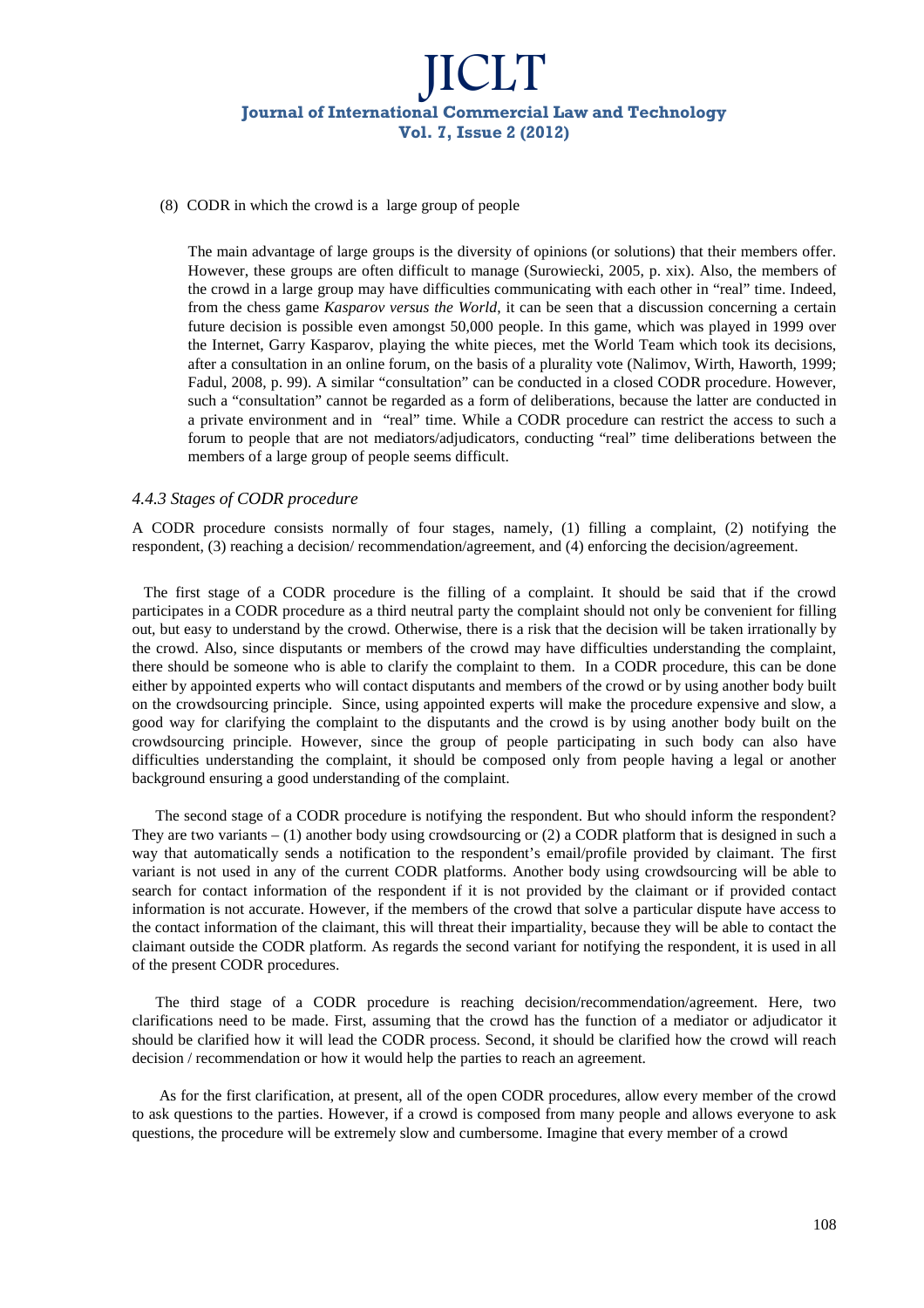composed from 100 people asks questions to the parties. Obviously, answering to every question can take a large amount of time, especially if the procedure allows rebuttal and surrebuttal. The first solution to this problem is to ask the parties only questions put forward by the majority of the crowd. However, in this case, the questions will not reflect the opinions of the entire group. The second solution is to allow only some randomly chosen members of the crowd to ask questions. This idea seems plausible, but the small group of people entitled to ask questions will again not reflect the opinions of a diverse crowd. The third solution is to allow some of the members of the crowd which best reflect the diversity of the group to ask questions. In order to find members of the crowd which best reflect the diversity of the group, certain questionnaire can be given to the crowd and, on the basis of the results, the CODR platform can automatically find a representative group.

With regard to the second clarification, if CODR uses adjudication, the final decision can be taken after an aggregation of decisions taken by the crowd. The aggregation of decisions is an easy process which can be automatized, as it is in the case of the ECRF. However, if CODR allows deliberation, a group polarization and cybercascades can occur and lead to irrational decisions. If it does not allow deliberations, the opinion of a minority of the crowd may not be taken into account by the majority of the crowd. It will lead to a decision that reflects only the majority of the crowd, but not the entire group. CODR can be also designed to solve disputes by using cooperation, which means that there would be no voting at all. Members of the crowd can provide their opinions which, without aggregating or modification, can be sent to the parties. Such dispute resolution process reflects the opinions of the whole group, but it cannot render a definitive decision. In fact, such a process can straightforwardly provide recommendations for solving the dispute to the disputants. Such a CODR procedure should not be underestimated. Recommendations can be quite helpful to the disputants because they can facilitate a settlement of the dispute. If CODR uses mediation or negotiation, the parties and mediator or facilitator may use information provided by the crowd in order to facilitate the process and reach a decision. For instance, the crowd's opinion may better inform them about their BATNA, which will facilitate the dispute resolution process.

The fourth stage of CODR is the enforcement of the decision. In this regard, it must be said that the outcome of a CODR procedure can be a recommendation, agreement, or a decision. If it is a recommendation, obviously, there is no need for enforcement. If it is an agreement, it will be binding on the two parties on the principle of *pacta sunt servanda.* If the CODR procedure leads to decisions, they can be enforced by private authorities. Such enforcement can be quite effective and should not be underestimated. Since the CODR procedure is in an experimental phase, at present, its decisions are not legally binding.

### **5. Conclusion**

The process of solving disputes by collective intelligence is in its infancy. Taking into account the ECRF, CODR will probably become in the future the online judicial system of the online communities. They need such a judicial system because the basic principle of virtual communities is that the problems must be solved as much as possible within the online community itself (Kokswijk, 2010, p.241).

However, at present, the spread of CODR is limited not only by the lack of information about its existence, but also because of the lack of a theoretical framework of CODR that can be used for designing CODR platforms. In this regard, the present paper provides a basic outline of such a theoretical framework by identifying and discussing four building blocks of every CODR system.

On the basis of our analysis above, we may conclude that, providing fast, democratic, and cheap dispute resolution, CODR has a potential that needs to be explored. CODR may set forth a new era in the dispute resolution. We speculate this to be an era in which disputes will be solved by the collective intelligence of world's citizens.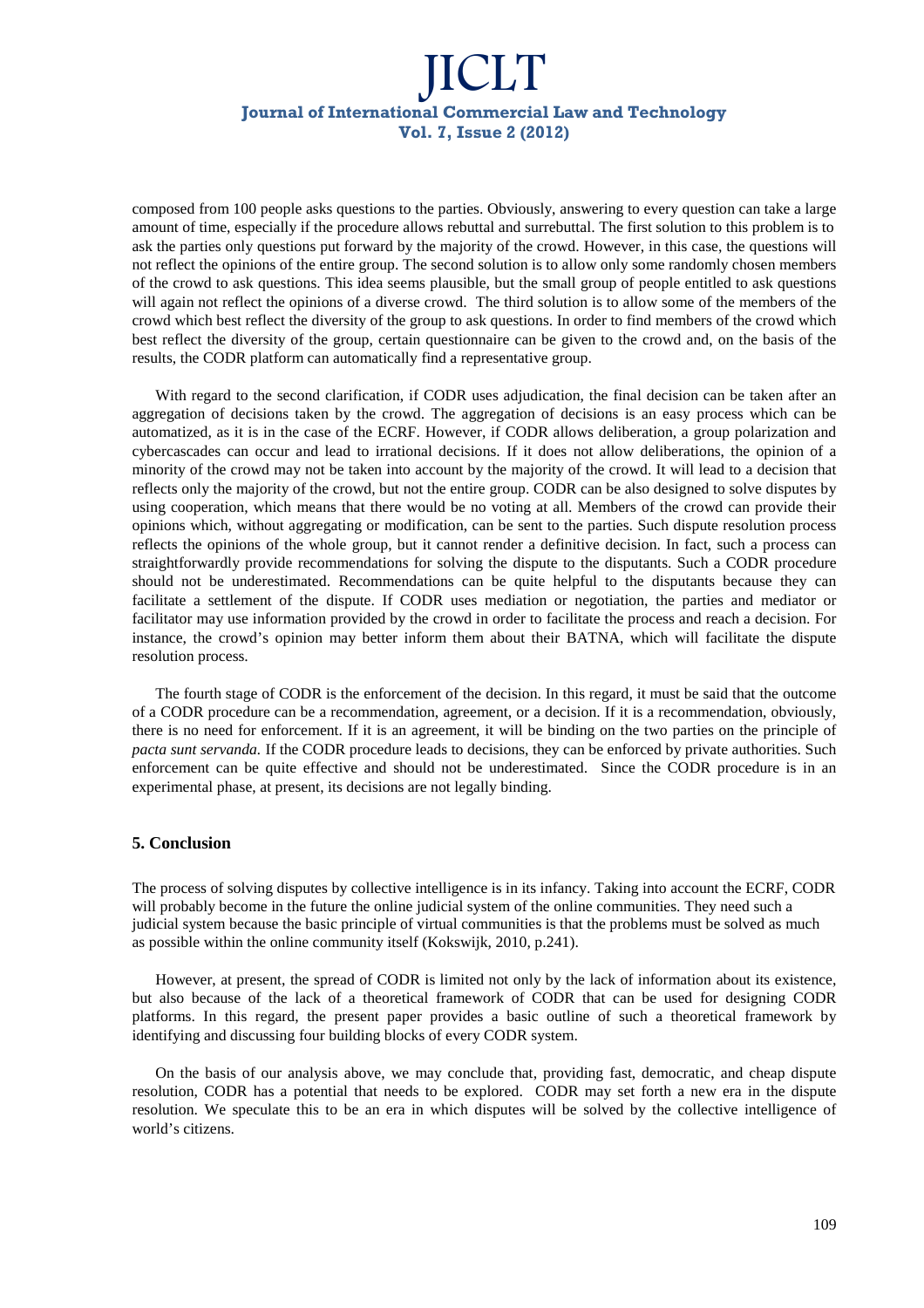#### **Acknowledgements**

The authors would like to thank Roel van Rijswijck, Joe McNamee, Krista Ivanova, Dan Manolescu, and Colin Rule for their comments and suggestions on earlier versions of this article. Moreover, they are grateful to T.M.C. Asser Institute and the Center for Law in the Information Society at Leiden University for their support.

### **References**

- 1. Fadul, J. (2008). Lessons in Chess, Lessons in Life. Morrisville, North Carolina, United States: Lulu Press.
- 2. Fairfield, J. (2008). Anti-social Contracts: The Contractual Governance of Virtual Worlds. McGill Law Journal Volume 53, 427-476.
- 3. Felstiner, A. (2010). Working the crowd: Employment and Labour Law in the Crouwdsourcing Industry. Berkley, United States: University of California – Berkeley,.
- 4. Hörnle, J. (2009). Cross-Border Internet Dispute Resolution, Cambridge, United Kingdom: Cambridge University Press.
- 5. Ipeirotis, P. (2008). Why People Participate on Mechanical Turk, Blog of P., Ipeirotis, 11 September 2008, http://behind-the-enemy-lines.blogspot.com/2008/09/why-people-participate-on-mechanical.html.
- 6. Kaufmann-Kohler, G. and Schultz, T. (2004). Online Dispute Resolution: Challenges for Contemporary Justice, Kluwer Law International.
- 7. Kokswijk, J. (2010). Social Control in Online Society. Advantages of Self Regulation on the Internet. Singapore: International Conference on Cyberworlds 2010.
- 8. Lakhani, K. and Jeppesen, L. (2007). Getting Unusual Suspects to Solve R&D Puzzles. Harvard Business Review 85, No5, pp. 30-32.
- 9. Lessig, L. (1998). The Laws of Cyberspace. Taipei, Taiwan: Taiwan Net'98.
- 10. Lodder, A. and Zelezinkow, J. (2010). Enhanced Dispute Resolution Through the Use of Information Technology. Cambridge, United Kingdom: Cambridge University Press.
- 11. Malone, T., Laubacher, R., and Dellarocas, C. (2009). Harnessing Crowds: Mapping the Genome of Collective Intelligence., Cambridge, Massachusets: Massachusets Institute of Technology, Center For Collective Intelligence.
- 12. Marder, N. (2005). Cyberjuries: The Next New Thing. Information & Communications Technology Law Volume 14 (Issue 2), 165-198.
- 13. Marder, N. (2006). Cyberjuries: A new role as online mock juries. University of Toledo Law Review Volume 38*,* 239-271.
- 14. Nalimov, E., Wirth, C., and Haworth, G. (1999). KQQKQQ and the Kasparov-World Game. Journal of the International Computer Chess Association Volume 22 (Issue 4), 195-212.
- 15. O'Hara, K. (2002). Plato and the Internet. Duxford, Cambridge, United Kingdom: Icon Books.
- 16. Page, S. (2008). The difference: how the power of diversity creates better groups, firms, schools, and societies. Princeton, New Jersey, United States: Princeton University Press.
- 17. Plant, R. (2004). Online Communities. Technology in Society Volume 26 (Issue 1), 51 65.
- 18.Rainey, D. (2009). Crowdsourced Online Dispute Resolution. Daniel Rainey's blog. 11 September 2009, http://danielrainey.blogspot.com/2009/09/crowdsourced-online-dispute-resolution.html .
- 19.Rule, C., and Nagarajan, C. (2010). Leveraging the Wisdom of the Crowds: the Ebay Community Court and the Future of online Dispute Resolution. ACResolution Volume 2 (Issue 2), 4-7.
- 20. Sommers, S. (2006). On Racial Diversity and Group Decision Making: Identifying Multiple Effects of Racial Composition on Jury Deliberations. Journal of Personality and Social Psychology Volume 90 (Issue 4), 597- 612.
- 21. Sunstein, C. (2009). Republic.com 2.0, Princeton, New Jersey, United States: Princeton University Press.
- 22. Schmitz, A. (2010). "Drive-Thru" Arbitration in the Digital Age: Empowering Consumers through Regulated ODR. 62:1 Baylow Law Review Volume 62 (Issue1), 178 – 244.
- 23. Surowiecki, J. (2006), Crowdsourcing: A definition. Official blog of James Surowiecki. 2 June, 2006, http://crowdsourcing.typepad.com/cs/2006/06/crowdsourcing a.html.